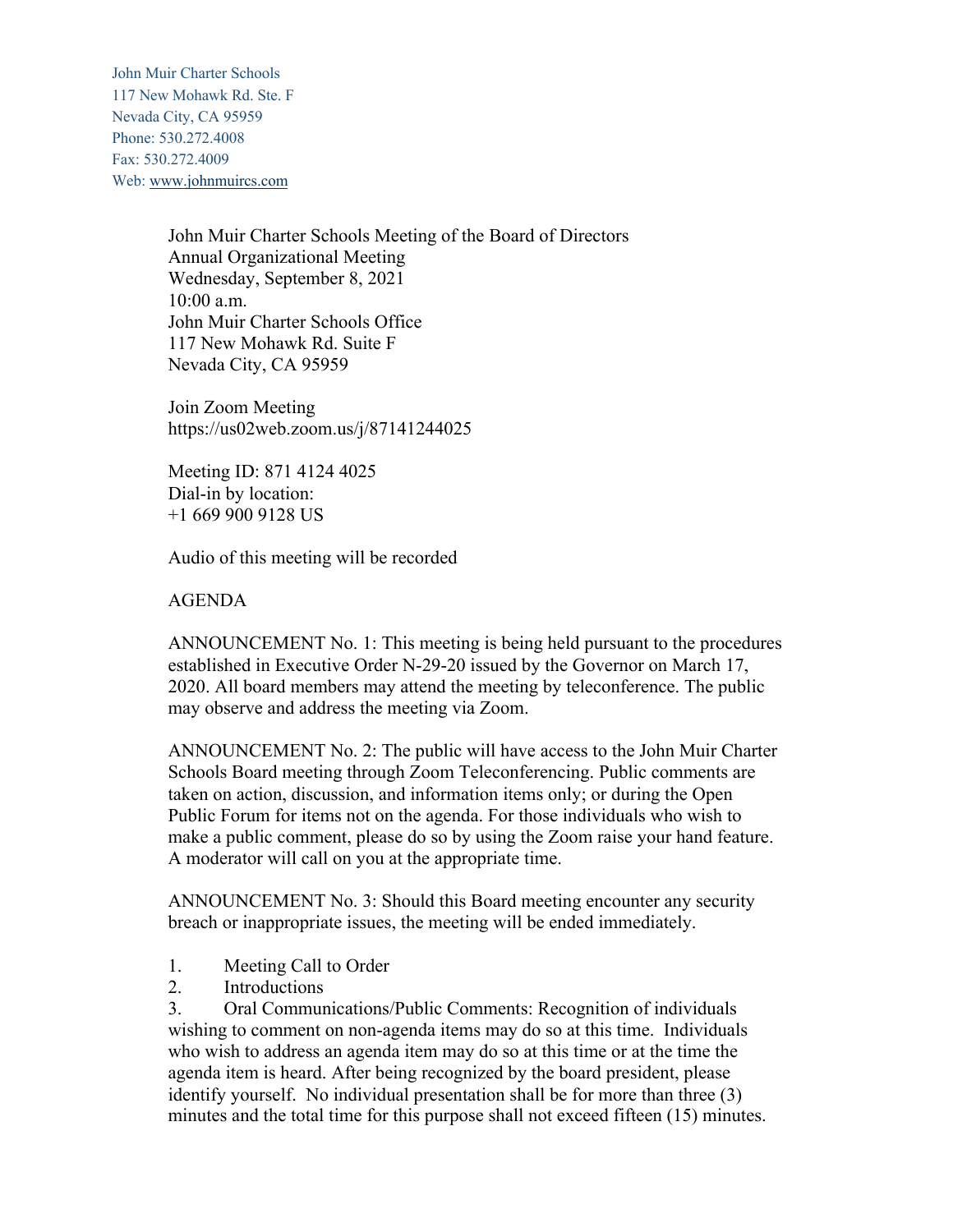Ordinarily, board members will not respond to presentations and no action can be taken. However, the board may give direction to staff following a presentation.

- 4. Order of Business
- A. Elect Vice Chairman of the JMCS Governing Board
- B. Elect Treasurer of the JMCS Governing Board
- C. Elect Secretary of the JMCS Governing Board
- 5. Additions to the Agenda
- 6. Adoption of the Agenda
- 7. Informational/Action Items

A. Approval of the Minutes of the Regular Board Meeting Wednesday, August 11, 2021 (Attachment 1, Page 5)

B. Approval of Vendor Payments 7/26/21 - 8/25/21 (Attachment 2, Page 11)

C. Approval of New and Termed Employees 7/26/21 - 8/25/21 (Attachment 3, Page 21)

D. Approval of Unaudited Actuals for JMCS 2020-2021 Budget (Attachment 4, Page 23)

E. Mission and Vision Statement Proposal (Attachment 5, Page 33)

F. Draft Student Homeless Education Policy (Attachment 6, Page 37)

8. Discussion Items

A. Update: Vaccination Verification Requirements for Workers in Schools (Attachment 7, Page 45)

B. JMCS Foundation Report

- C. CEO's Report
- 9. Miscellaneous Information Items
- A. Correspondence

B. Schedule of Future Board Meetings

i. The October 13, 2021 Board Meeting will be at 10:00 a.m. at Sacramento Regional Conservation Corps.

ii. The November 10, 2021 Board Meeting will be at 10:00 a.m. at Sacramento Regional Conservation Corps.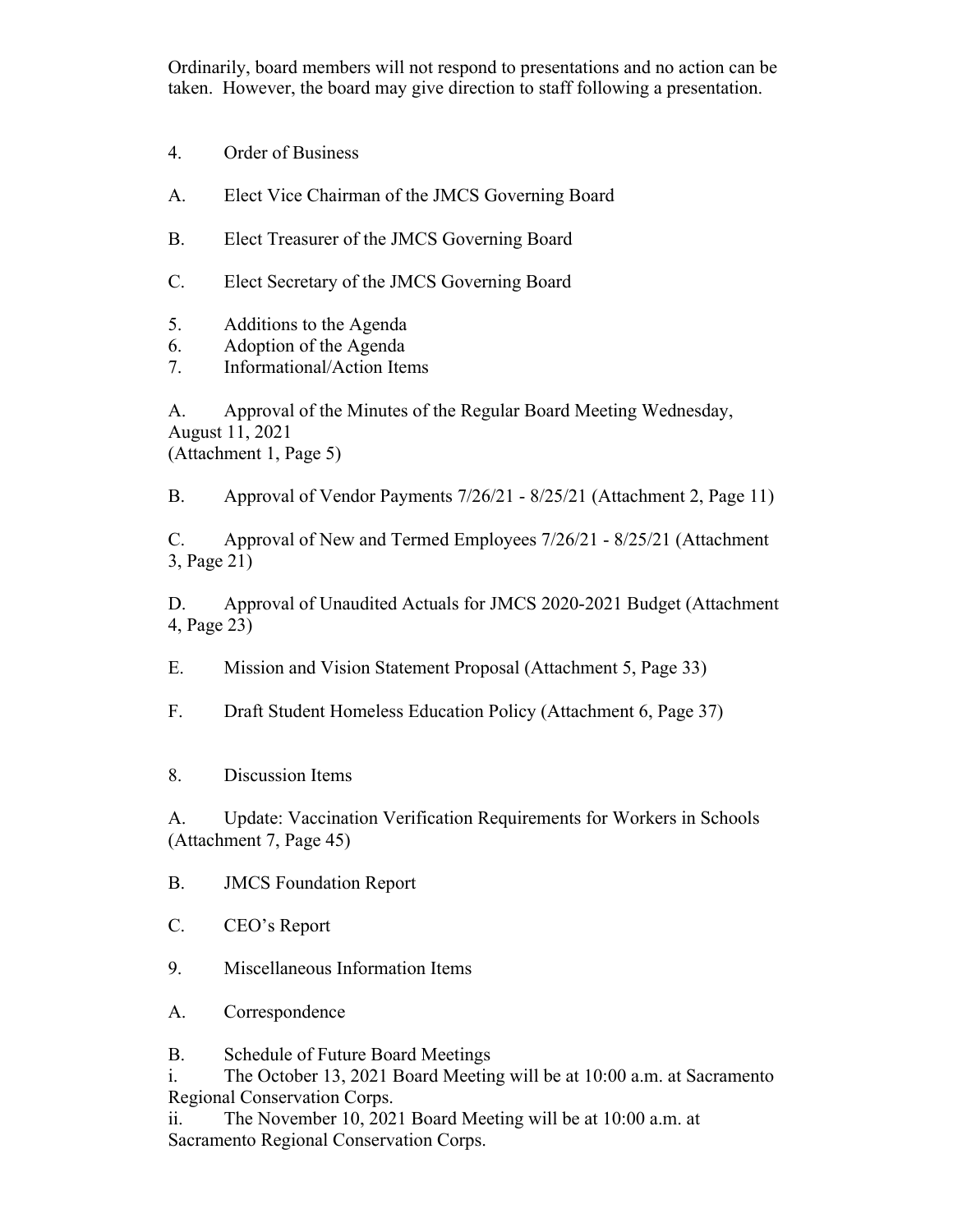Board Attendance at Upcoming Meetings: Wednesday, October 13th, 2021, 10 a.m. Wednesday, November 10th, 2021, 10 a.m. (pending approval),

| $\Delta$ | Stan Miller:     | Yes |
|----------|------------------|-----|
|          | Yes or No        |     |
| B.       | Michael Corbett: | Yes |
|          | Yes or No        |     |
| C.       | Len Eckhardt:    | Yes |
|          | Yes or No        |     |
| D.       | Sallie Wilson:   | Yes |
|          | Yes or No        |     |
| E.       | Gil Botello:     | Yes |
|          | Yes or No        |     |

- A. Stan Miller:
- B. Michael Corbett:
- C. Len Eckhardt:
- D. Sallie Wilson:
- E. Gil Botello:

10. Request for Agenda Items

11. Adjournment

This agenda was posted at least 24 hours in advance of the meeting at:

● John Muir Charter Schools Office, 117 New Mohawk Rd. Suite F, Nevada City, Ca 95959

www.johnmuircs.com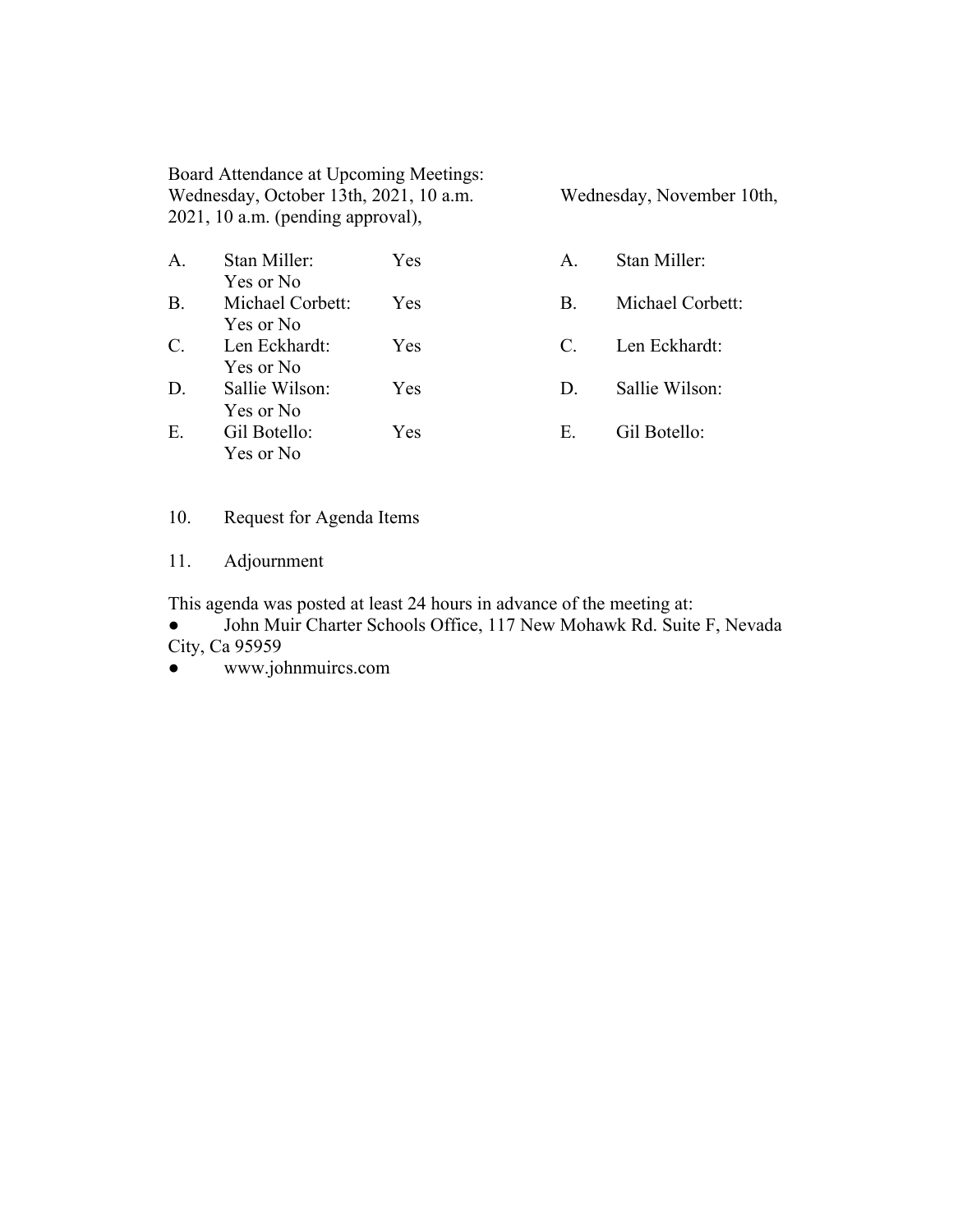John Muir Charter Schools 117 New Mohawk Rd. Ste. F Nevada City, CA 95959 Phone: 530.272.4008 Fax: 530.272.4009 Web: www.johnmuircs.com

> John Muir Charter Schools Meeting of the Board of Directors Annual Organizational Meeting Wednesday, September 8, 2021 10:00 a.m. John Muir Charter Schools Office 117 New Mohawk Rd. Suite F Nevada City, CA 95959

Join Zoom Meeting https://us02web.zoom.us/j/87141244025

Meeting ID: 871 4124 4025 Dial-in by location: +1 669 900 9128 US

Audio of this meeting will be recorded

**Minutes** 

1. Meeting Call to Order

Stan Miller called the meeting to order at 10:01 a.m.

2. Introductions

JMCS Board Members in attendance: Stan Miller, Gil Botello, Sallie Wilson, Len Eckhardt, and Michael Corbett. JMCS Staff Members in attendance: RJ Guess, Dawn McConnell, Lita Lee, Rachael Navarrete, Luz Delgado.

3. Oral Communications/Public Comments: Recognition of individuals wishing to comment on non-agenda items may do so at this time. Individuals who wish to address an agenda item may do so at this time or at the time the agenda item is heard. After being recognized by the board president, please identify yourself. No individual presentation shall be for more than three (3) minutes and the total time for this purpose shall not exceed fifteen (15) minutes. Ordinarily, board members will not respond to presentations and no action can be taken. However, the board may give direction to staff following a presentation.

None.

- 4. Order of Business
- A. Elect Vice Chairman of the JMCS Governing Board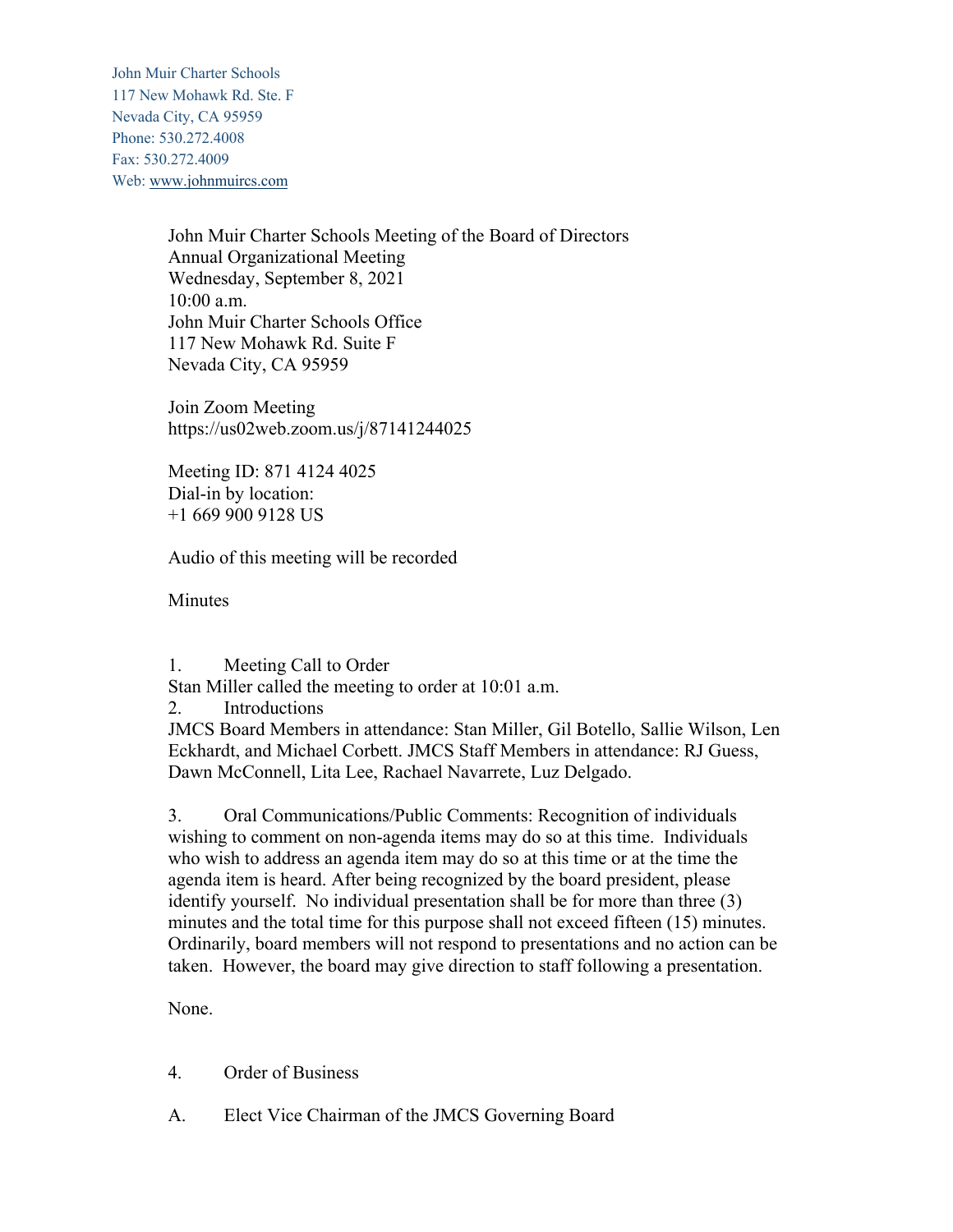Michael Corbett will remain as the current Vice-Chair.

B. Elect Treasurer of the JMCS Governing Board

Len Eckhart will remain as the Treasurer.

C. Elect Secretary of the JMCS Governing Board

Sallie Wilson will remain as the Secretary.

On a motion made by Gil Botello and seconded by Sallie Wilson, JMCS Governing Board Officers, were elected on a 5-0-0 vote. (Ayes: Miller, Botello, Corbett, Wilson, Eckhardt Noes: None. Absent: None.)

5. Additions to the Agenda

RJ Guess requested to add Informational/Action Item G: JMCS Independent Study Board Policy

On a motion made by Len Eckhardt and seconded by Gil Botello, Informational Action Item G, was added to the agenda on a 5-0-0 vote.

(Ayes: Miller, Botello, Corbett, Wilson, Eckhardt Noes: None. Absent: None.)

6. Adoption of the Agenda

On a motion made by Len Eckhardt and seconded by Gil Botello, the Agenda was adopted on a 5-0-0 vote.

(Ayes: Miller, Botello, Corbett, Wilson, Eckhardt Noes: None. Absent: None.)

7. Informational/Action Items

A. Approval of the Minutes of the Regular Board Meeting Wednesday, August 11, 2021 (Attachment 1, Page 5)

On a motion made by Gil Botello and seconded by Michael Corbette, the Minutes of the Regular Board Meeting Wednesday, August 11, 2021, was approved on a 5-0-0 vote.

(Ayes: Miller, Botello, Corbett, Wilson, Eckhardt Noes: None. Absent: None.)

B. Approval of Vendor Payments 7/26/21 - 8/25/21 (Attachment 2, Page 11)

Gil Botello had a question about the Macbook purchase on page 2. RJ Guess explained that this was for Erick Smith at Richmond Youth Build. He was in need of a new computer.

Stan Miller asked about the credential reimbursement for Ameer Martin. RJ explained that Ameer qualified for a board-approved plan for credential reimbursement. This was approved so teachers with single subject credentials can add a multiple subject credential. This was to keep JMCS compliance up to date. Gil Botello requests a list of annual subscriptions JMCS pays into. Rachael Navarette will be working with Tammie Wood to put the list together. A review of subscriptions will be made at the October meeting.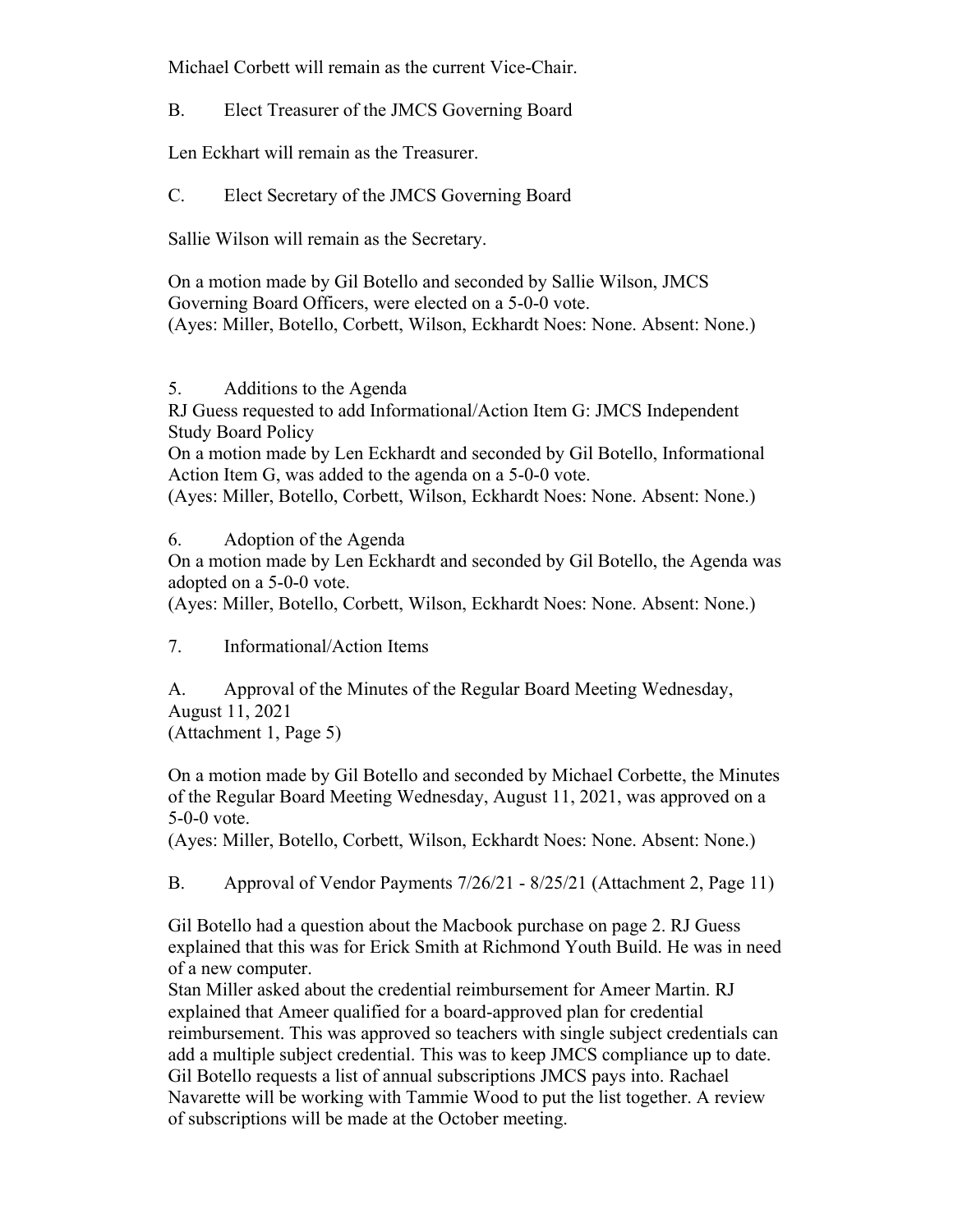On a motion made by Gil Botello and seconded by Michael Corbett, the Vendor Payments 7/26/21 - 8/25/21, was approved on a 5-0-0 vote. (Ayes: Miller, Botello, Corbett, Wilson, Eckhardt Noes: None. Absent: None.)

C. Approval of New and Termed Employees 7/26/21 - 8/25/21 (Attachment 3, Page 21)

RJ Guess explained that the report or new and termed employees has a new format to show any employee transfers. Stan Miller suggests clarifying transfers, promotions, and created positions in the new format. RJ agrees and the change will be reflected in the next report.

On a motion made by Michael Corbett and seconded by Sallie Wilson, the Approval of New and Termed Employees 7/26/21 - 8/25/21, was approved on a 5- 0-0 vote.

(Ayes: Miller, Botello, Corbett, Wilson, Eckhardt Noes: None. Absent: None.)

D. Approval of Unaudited Actuals for JMCS 2020-2021 Budget (Attachment 4, Page 23)

Rachael Navarette began by stating that JMCS reserves did not decrease during the 2021 school year. JMCS began the year with reserves of about \$2.7 million and received \$8 million in funding for the year. \$7 million was spent during the year. JMCS ended with \$3.8 million in reserves. Len Eckhardt requested a change in wording to promote transparency. Stan Miller requested a break out of administrative expenditures be included in next month's report. RJ Guess asked Rachael Navarrete to prepare a new and more detailed format to allow for more clarity.

On a motion made by Gil Botello and seconded by Michael Corbett, Unaudited Actuals for JMCS 2020-2021 Budget, was approved on a 5-0-0 vote. (Ayes: Miller, Botello, Corbett, Wilson, Eckhardt Noes: None. Absent: None.)

E. Mission and Vision Statement Proposal (Attachment 5, Page 33)

RJ Guess brought the Mission and Vision Statement Proposal to the Charter School Development Center for review. RJ believes this is the best proposal brought forward. RJ is continuing his work on the vision statement. He reminds the board that Mike Wegner is willing to help in the development of the statement. There are plans to contract someone to help clarify, revise, and rewrite the vision statement. Gil Botello suggests that the creation of the vision statement be postponed. He believes an in-person meeting to go over the vision, mission, and values would be beneficial. Since these items build on one another, Gil would like to work on all the items at the same time. This would be a group project. Stan Miller advises not approving this item today and work on a meeting schedule. Michael Corbet and Sallie Wilson agree, both would like to revise the vision statement that was reviewed by the CSDC. RJ would like to revisit this as an item in 2 months.

No action was taken.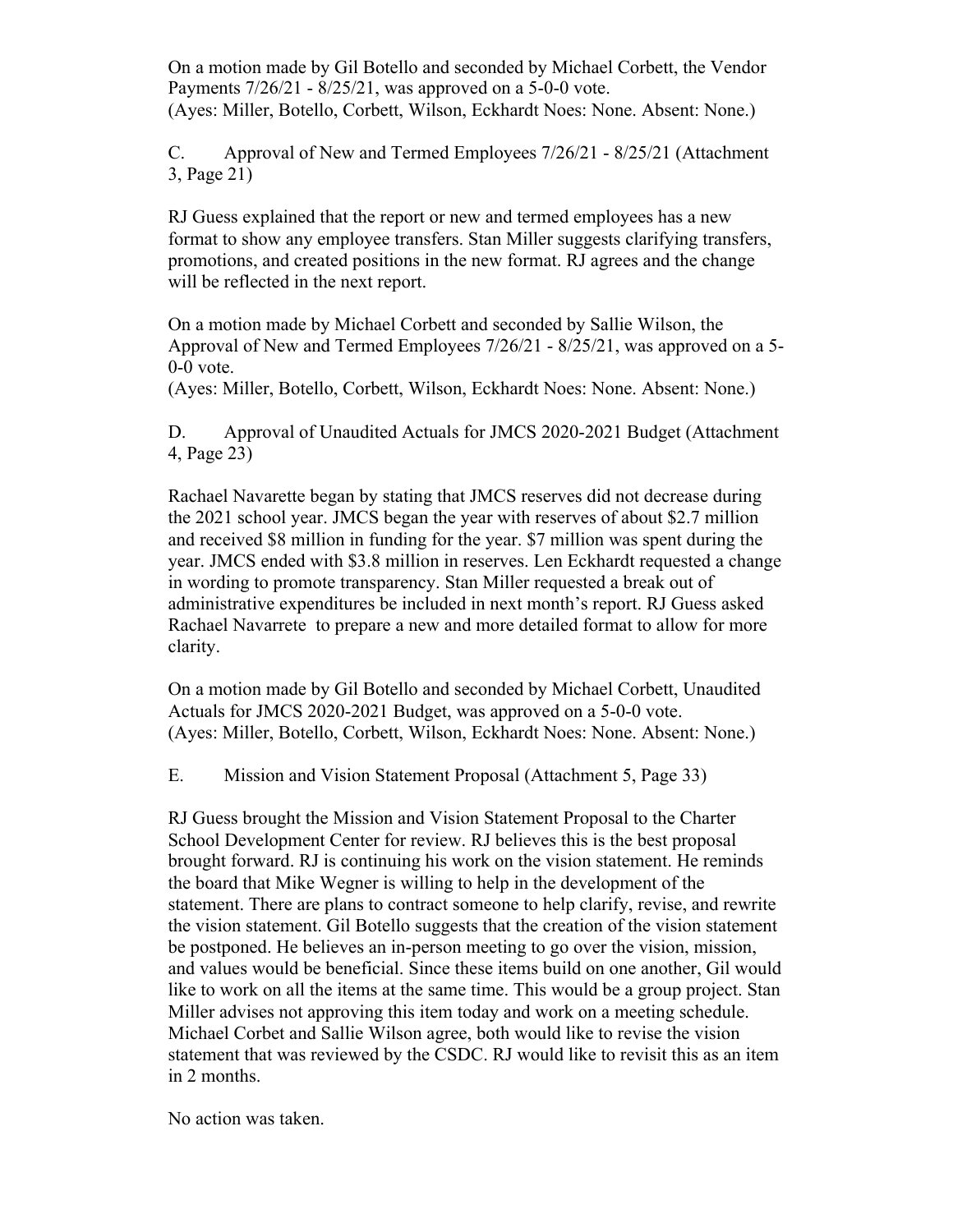F. Draft Student Homeless Education Policy (Attachment 6, Page 37)

RJ Guess explains JMCS already has a student-focused Homeless Education Policy, however, JMCS did not have an inclusive school-wide policy required under federal funding streams. To be consistent and in compliance with federal policy requirements, RJ drafted the Student Homeless Education Policy. RJ stated that by nature of our partnerships, we are providing a far more intensive homelessness services than most schools and the policy memorializes services we are already providing. Sallie Wilson asked about our percentage of the homeless population. RJ guess stated that 9 to 11% of our students are currently homeless. Len Eckhardt asks if this has been reviewed by legal counsel. RJ explains that it has not been reviewed by JMCS legal council however, the policy was developed from templates drafted by our professional services organizations to meet legislative requirements.

On a motion made by Gil Botello and seconded by Michael Corbett, the Draft Student Homeless Education Policy was approved on a 5-0-0 vote. (Ayes: Miller, Botello, Corbett, Wilson, Eckhardt Noes: None. Absent: None.)

G. JMCS Independent Study Board Policy

RJ Guess explained that there has been amended language in policy and legislation that will allow JMCS to provide independent study programs for students who are quarantined for exposure to or have contracted Covid. JMCS can offer students independent study for up to 15 days. Rachael Navarette has checked with the auditors and they have let her know JMCS can move forward with this opportunity. Students must agree to participate and the independent study may be revoked if it is not working for the student.

On a motion made by Michael Corbett and seconded by Sallie Wilson, the Charter School Independent Study Policy, was approved on a 5-0-0 vote. (Ayes: Miller, Botello, Corbett, Wilson, Eckhardt Noes: None. Absent: None.)

8. Discussion Items

A. Update: Vaccination Verification Requirements for Workers in Schools (Attachment 7, Page 45)

RJ Guess informs the board that all are required to comply with vaccination verification requirements before September 13th. He stated that 75% of the staff has sent in the verification of vaccination status. Some staff members have opted to do weekly tests instead of presenting proof of vaccination. RJ hopes that by the next board meeting all staff will have complied with the requirement. Gil Botello wants to further discuss the liability of unvaccinated teachers. Stan Miller asked if we do take action we are subject to the liability of the employee. RJ informed the board that federal courts are siding with the employer on vaccine mandates. There will be weekly monitoring of staff who have chosen not to report their vaccination status. Stan requested a discussion on employees that do not comply with the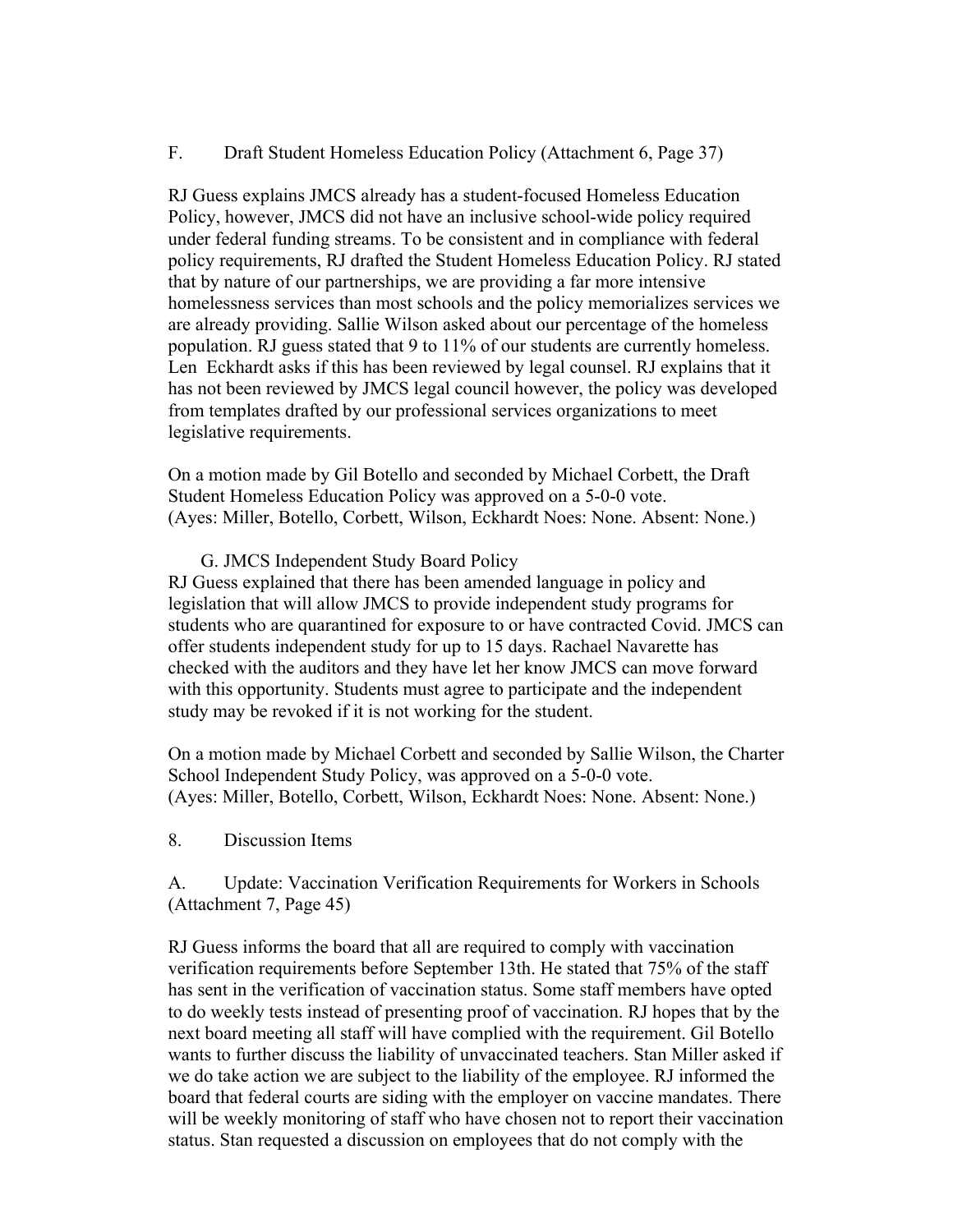vaccination policies. Michael Corbett requested information regarding employer rights and suggested becoming aware of current laws so we know what employers may do in regard to discipline. RJ suggests creating a set of procedures for uncooperative staff. RJ will create regulations based on board member guidance.

## B. JMCS Foundation Report

Gill Botello announced that there is nothing to report this month. He will be reporting in the October board meeting.

## C. CEO's Report

RJ Guess began his report by giving an enrollment overview. As of September 9, 2019, JMCS has 597 students. This number has been increasing. Lita Lee states that we are getting responses from the running ads. She anticipates more interest in our program with changing laws and legislation. RJ then moved on to Legislation reviews:

AB 130

Proposed Amendments to AB 130 in Forthcoming Education Budget Trailer Bill

Apportionment for Quarantine ADA: The bill includes amendments clarifying that local educational agencies can earn apportionment for students participating in the independent study because of COVID-19-related quarantine, beginning day one of the quarantine. The bill also clarifies that local educational agencies may not file a J-13a for COVID-19 quarantine-related material decreases in ADA or school closures.

• Independent Study Master Agreement: The bill includes amendments clarifying that, for the 2021-22 years, local educational agencies may obtain signed independent study master agreements up to 30 days after a student begins an independent study program.

Extension of Substitute Limit: The bill extends the amount of time a substitute teacher can provide instruction in a class from 30 days to 60 days.

● Independent Study – Existing Law: J-13a Process: Local educational agencies may file a J-13a to recover lost ADA for non-COVID-related emergencies as statutorily provided. Beginning September 1, 2021, a local educational agency that files a J-13a must include a plan to offer students impacted by the emergency access to independent study within 10 days.

Exemptions from Independent Study Requirements During the First 15 Days: Local educational agencies may offer a less complex form of independent study to students in their first 15 school days of independent study; they do not have to provide synchronous instruction, daily live interaction, or tiered reengagement for students during the first 15 days. In order to continue receiving apportionment funding for a student past 15 days, local educational agencies must include synchronous instruction, daily live interaction, or tiered re-engagement pursuant to statute. The 15 school days are cumulative over the school year.

Independent Study Instructional Methods: Regardless of the type of independent study provided to a student, local educational agencies have broad discretion over instructional methods used in an independent study. These methods may include paper or virtual assignments, lectures, videos, simulcasting,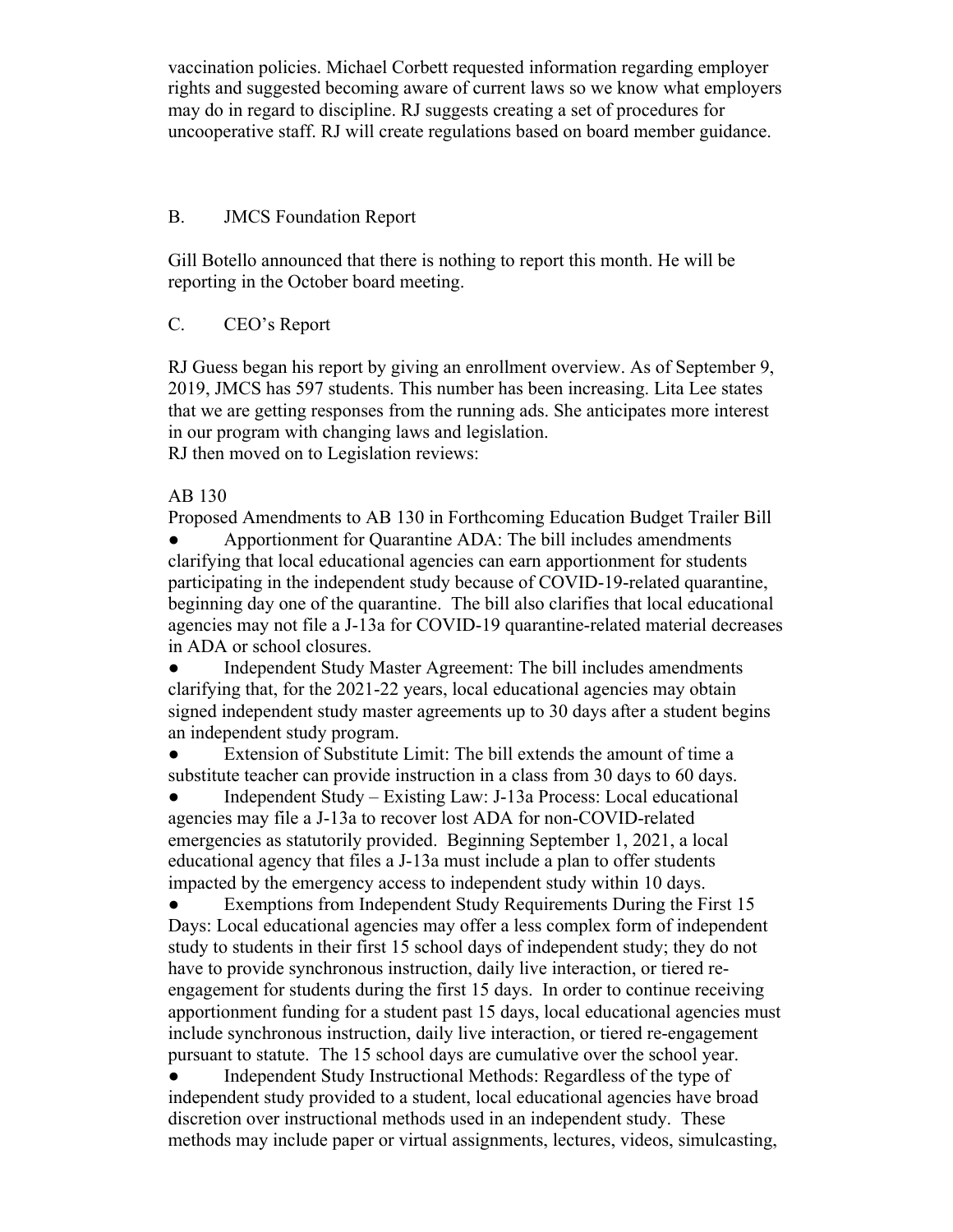interactive curriculum, and other types of instruction. In order to earn apportionment funding for instruction provided in independent study, students must create a tangible work product that their teacher must assign a time value to. In the case of lectures, videos, simulcasting, and other methods that do not lend themselves to a tangible work product, students may create notes, write summaries of what they learned, complete a quiz or project related to the instruction, or complete other related assignments that allow for the time value of a student's effort during or resulting from of the instruction to be counted.

## Catalyze Challenge Grant

Aaron Scholl And David Duran wrote an excellent application for the Catalyze Challenge Grant, apply for \$420,000 to develop a program that systematizes student access to careers by (1) implementing a state-wide Career Readiness Certification platform and (2) adding a college readiness component, in partnership with Education is Forever (EiF), that increases student success at community colleges. EiF is a non-profit organization that provides college preparation programming for community college students matriculating from alternative high schools. Together, JMCS, EiF, and the network of workforce development agencies are in a unique position to achieve statewide implementation quickly. JMCS advanced to the interview round of the application review process, and interviews are being held on Wednesday, September 8, 2021.

9. Miscellaneous Information Items

A. Correspondence

B. Schedule of Future Board Meetings

i. The October 13, 2021 Board Meeting will be at 10:00 a.m. at Sacramento Regional Conservation Corps.

ii. The November 10, 2021 Board Meeting will be at 10:00 a.m. at Sacramento Regional Conservation Corps.

| Board Attendance at Upcoming Meetings: |                           |
|----------------------------------------|---------------------------|
| Wednesday, October 13th, 2021, 10 a.m. | Wednesday, November 10th, |
| 2021, 10 a.m. (pending approval),      |                           |

| A.              | Stan Miller:                | <b>Yes</b> | A.          | Stan Miller:     |
|-----------------|-----------------------------|------------|-------------|------------------|
| <b>B.</b>       | Yes<br>Michael Corbett:     | <b>Yes</b> | B.          | Michael Corbett: |
| $\mathcal{C}$ . | <b>Yes</b><br>Len Eckhardt: | <b>Yes</b> | $C_{\cdot}$ | Len Eckhardt:    |
| D.              | Yes<br>Sallie Wilson:       | Yes        | D.          | Sallie Wilson:   |
| E.              | Yes<br>Gil Botello:         | Yes        | E.          | Gil Botello:     |
|                 | Yes                         |            |             |                  |